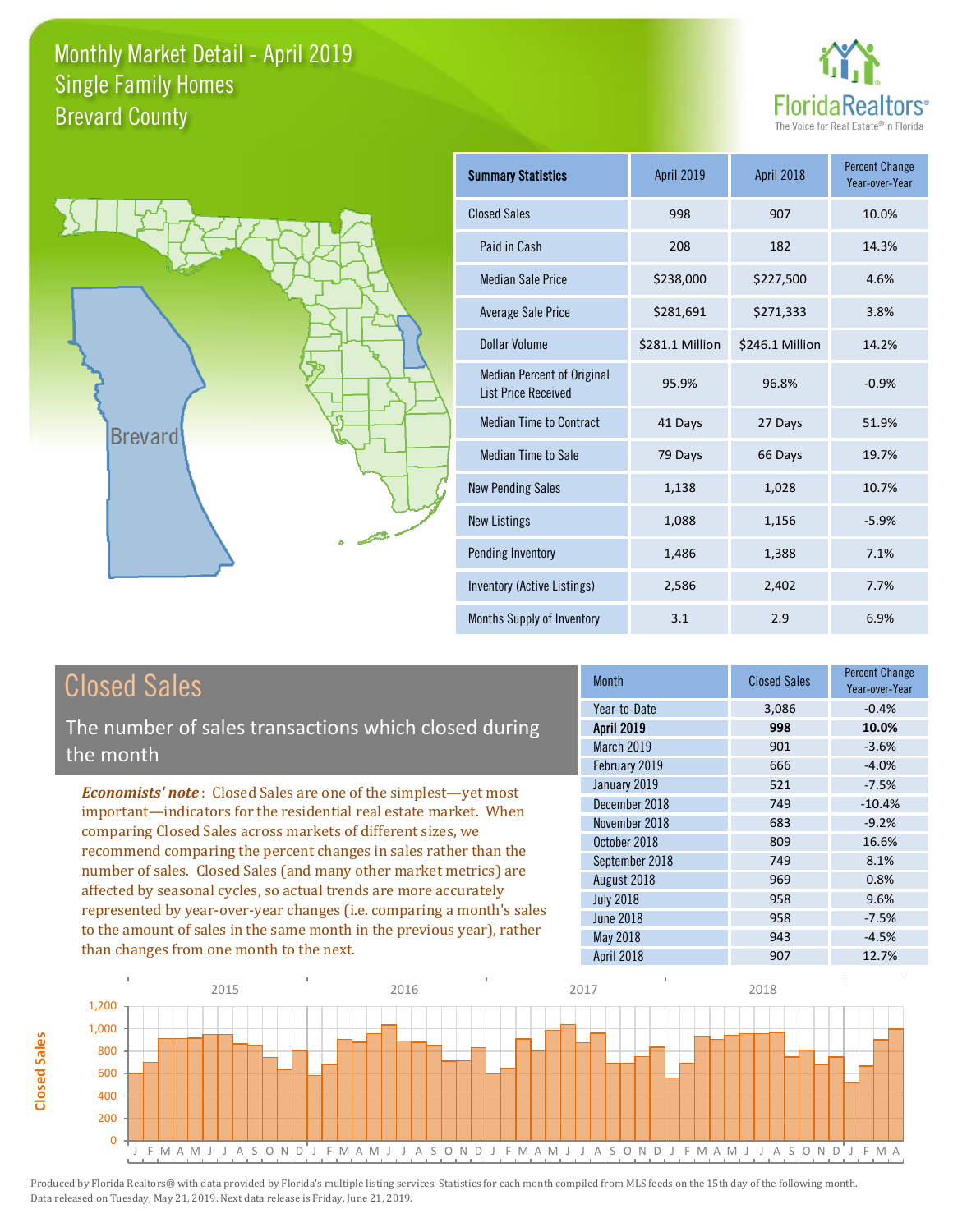this statistic should be interpreted with care.



193 -13.1%

| Cash Sales                                                                      | <b>Month</b>      | Cash Sales | <b>Percent Change</b><br>Year-over-Year |
|---------------------------------------------------------------------------------|-------------------|------------|-----------------------------------------|
|                                                                                 | Year-to-Date      | 725        | $-1.9%$                                 |
| The number of Closed Sales during the month in which                            | <b>April 2019</b> | 208        | 14.3%                                   |
| buyers exclusively paid in cash                                                 | <b>March 2019</b> | 187        | $-10.5%$                                |
|                                                                                 | February 2019     | 179        | $-7.3%$                                 |
|                                                                                 | January 2019      | 151        | $-2.6%$                                 |
|                                                                                 | December 2018     | 176        | $-8.8%$                                 |
| <b>Economists' note</b> : Cash Sales can be a useful indicator of the extent to | November 2018     | 150        | $-17.1%$                                |
| which investors are participating in the market. Why? Investors are             | October 2018      | 219        | 31.9%                                   |
| far more likely to have the funds to purchase a home available up front,        | September 2018    | 184        | 15.7%                                   |
| whereas the typical homebuyer requires a mortgage or some other                 | August 2018       | 221        | $-3.9%$                                 |
| form of financing. There are, of course, many possible exceptions, so           | <b>July 2018</b>  | 202        | 0.5%                                    |



# Cash Sales as a Percentage of Closed Sales

The percentage of Closed Sales during the month which were Cash Sales

*Economists' note* : This statistic is simply another way of viewing Cash Sales. The remaining percentages of Closed Sales (i.e. those not paid fully in cash) each month involved some sort of financing, such as mortgages, owner/seller financing, assumed loans, etc.

| <b>Month</b>      | <b>Percent of Closed</b><br>Sales Paid in Cash | <b>Percent Change</b><br>Year-over-Year |
|-------------------|------------------------------------------------|-----------------------------------------|
| Year-to-Date      | 23.5%                                          | $-1.3%$                                 |
| <b>April 2019</b> | 20.8%                                          | 3.5%                                    |
| March 2019        | 20.8%                                          | $-7.1%$                                 |
| February 2019     | 26.9%                                          | $-3.2%$                                 |
| January 2019      | 29.0%                                          | 5.5%                                    |
| December 2018     | 23.5%                                          | 1.7%                                    |
| November 2018     | 22.0%                                          | $-8.7%$                                 |
| October 2018      | 27.1%                                          | 13.4%                                   |
| September 2018    | 24.6%                                          | 7.4%                                    |
| August 2018       | 22.8%                                          | $-4.6%$                                 |
| <b>July 2018</b>  | 21.1%                                          | $-8.3%$                                 |
| <b>June 2018</b>  | 20.1%                                          | $-6.1%$                                 |
| May 2018          | 21.6%                                          | $-9.2%$                                 |
| <b>April 2018</b> | 20.1%                                          | $-16.9%$                                |

April 2018 182 -6.7%

May 2018 204 -13.2%

June 2018

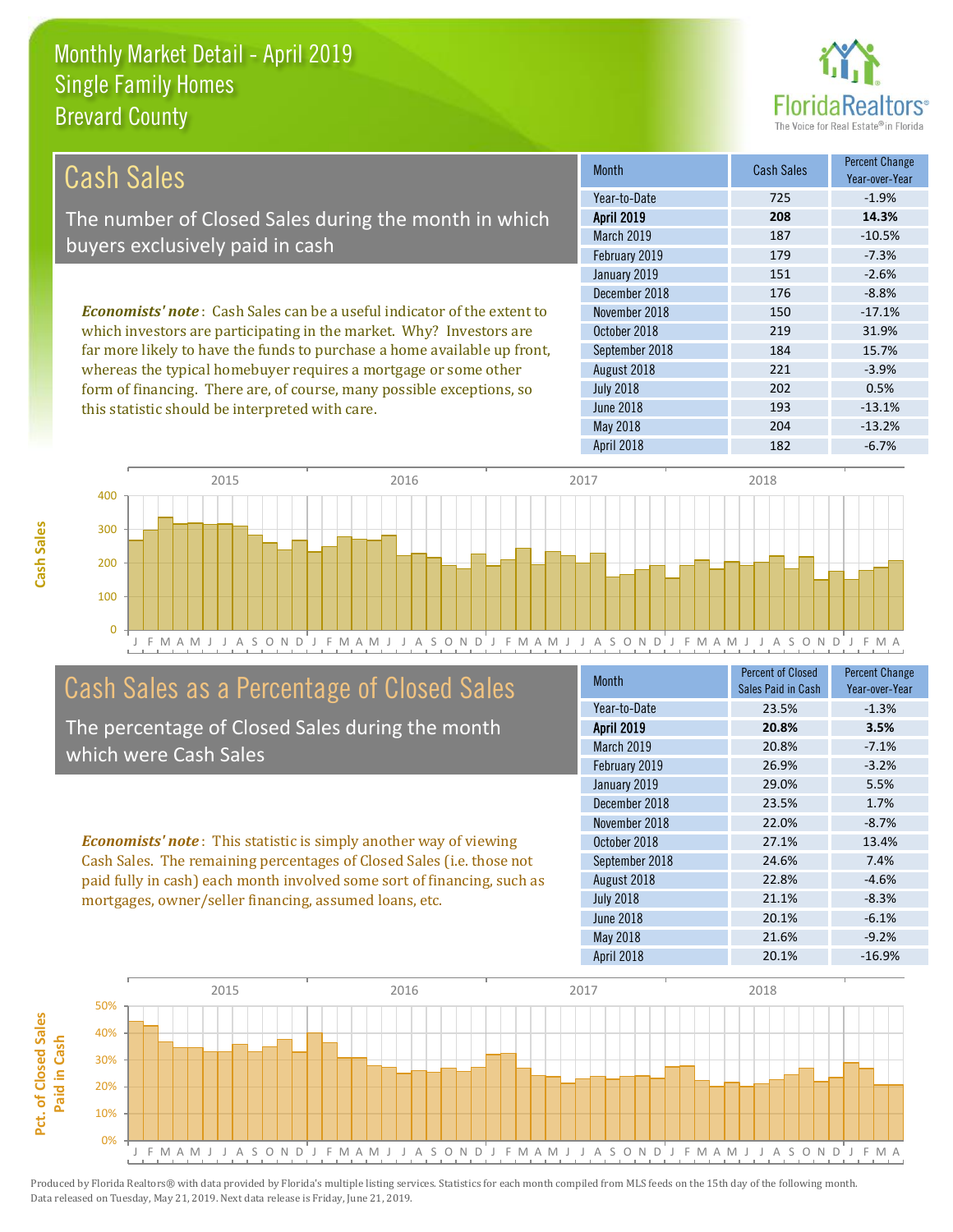

| <b>Median Sale Price</b><br>\$230,870<br>Year-to-Date<br>The median sale price reported for the month (i.e. 50%<br><b>April 2019</b><br>\$238,000<br>March 2019<br>\$227,700<br>of sales were above and 50% of sales were below)<br>February 2019<br>\$230,000<br>January 2019<br>\$228,463<br><b>Economists' note</b> : Median Sale Price is our preferred summary<br>December 2018<br>\$229,000 | <b>Percent Change</b><br>Year-over-Year |
|---------------------------------------------------------------------------------------------------------------------------------------------------------------------------------------------------------------------------------------------------------------------------------------------------------------------------------------------------------------------------------------------------|-----------------------------------------|
|                                                                                                                                                                                                                                                                                                                                                                                                   | 1.8%                                    |
|                                                                                                                                                                                                                                                                                                                                                                                                   | 4.6%                                    |
|                                                                                                                                                                                                                                                                                                                                                                                                   | $-1.0%$                                 |
|                                                                                                                                                                                                                                                                                                                                                                                                   | 0.0%                                    |
|                                                                                                                                                                                                                                                                                                                                                                                                   | 6.3%                                    |
|                                                                                                                                                                                                                                                                                                                                                                                                   | 0.5%                                    |
| statistic for price activity because, unlike Average Sale Price, Median<br>November 2018<br>\$225,295                                                                                                                                                                                                                                                                                             | 3.3%                                    |
| Sale Price is not sensitive to high sale prices for small numbers of<br>October 2018<br>\$230,000                                                                                                                                                                                                                                                                                                 | 17.9%                                   |
| homes that may not be characteristic of the market area. Keep in mind<br>\$235,000<br>September 2018                                                                                                                                                                                                                                                                                              | 9.3%                                    |
| that median price trends over time are not always solely caused by<br>\$235,000<br>August 2018                                                                                                                                                                                                                                                                                                    | 5.6%                                    |
| changes in the general value of local real estate. Median sale price only<br>\$229,000<br><b>July 2018</b>                                                                                                                                                                                                                                                                                        | 4.1%                                    |
| \$229,950<br><b>June 2018</b><br>reflects the values of the homes that sold each month, and the mix of                                                                                                                                                                                                                                                                                            | 4.8%                                    |
| May 2018<br>\$225,000<br>the types of homes that sell can change over time.                                                                                                                                                                                                                                                                                                                       | 6.6%                                    |
| <b>April 2018</b><br>\$227,500                                                                                                                                                                                                                                                                                                                                                                    | 11.2%                                   |
| 2015<br>2016<br>2017<br>2018<br><b>S250K</b>                                                                                                                                                                                                                                                                                                                                                      |                                         |



# Average Sale Price

The average sale price reported for the month (i.e. total sales in dollars divided by the number of sales)

*Economists' note* : Usually, we prefer Median Sale Price over Average Sale Price as a summary statistic for home prices. However, Average Sale Price does have its uses—particularly when it is analyzed alongside the Median Sale Price. For one, the relative difference between the two statistics can provide some insight into the market for higher-end homes in an area.

| <b>Month</b>      | <b>Average Sale Price</b> | <b>Percent Change</b><br>Year-over-Year |
|-------------------|---------------------------|-----------------------------------------|
| Year-to-Date      | \$275,017                 | 1.2%                                    |
| <b>April 2019</b> | \$281,691                 | 3.8%                                    |
| March 2019        | \$273,882                 | 0.6%                                    |
| February 2019     | \$274,662                 | $-3.8%$                                 |
| January 2019      | \$264,648                 | 3.5%                                    |
| December 2018     | \$275,614                 | 1.4%                                    |
| November 2018     | \$269,466                 | 8.6%                                    |
| October 2018      | \$276,142                 | 9.8%                                    |
| September 2018    | \$273,823                 | 3.8%                                    |
| August 2018       | \$272,783                 | 3.3%                                    |
| <b>July 2018</b>  | \$269,904                 | 4.0%                                    |
| <b>June 2018</b>  | \$274,507                 | 5.9%                                    |
| May 2018          | \$272,408                 | 8.7%                                    |
| April 2018        | \$271,333                 | 12.3%                                   |



**Average Sale Price**

**Average Sale Price**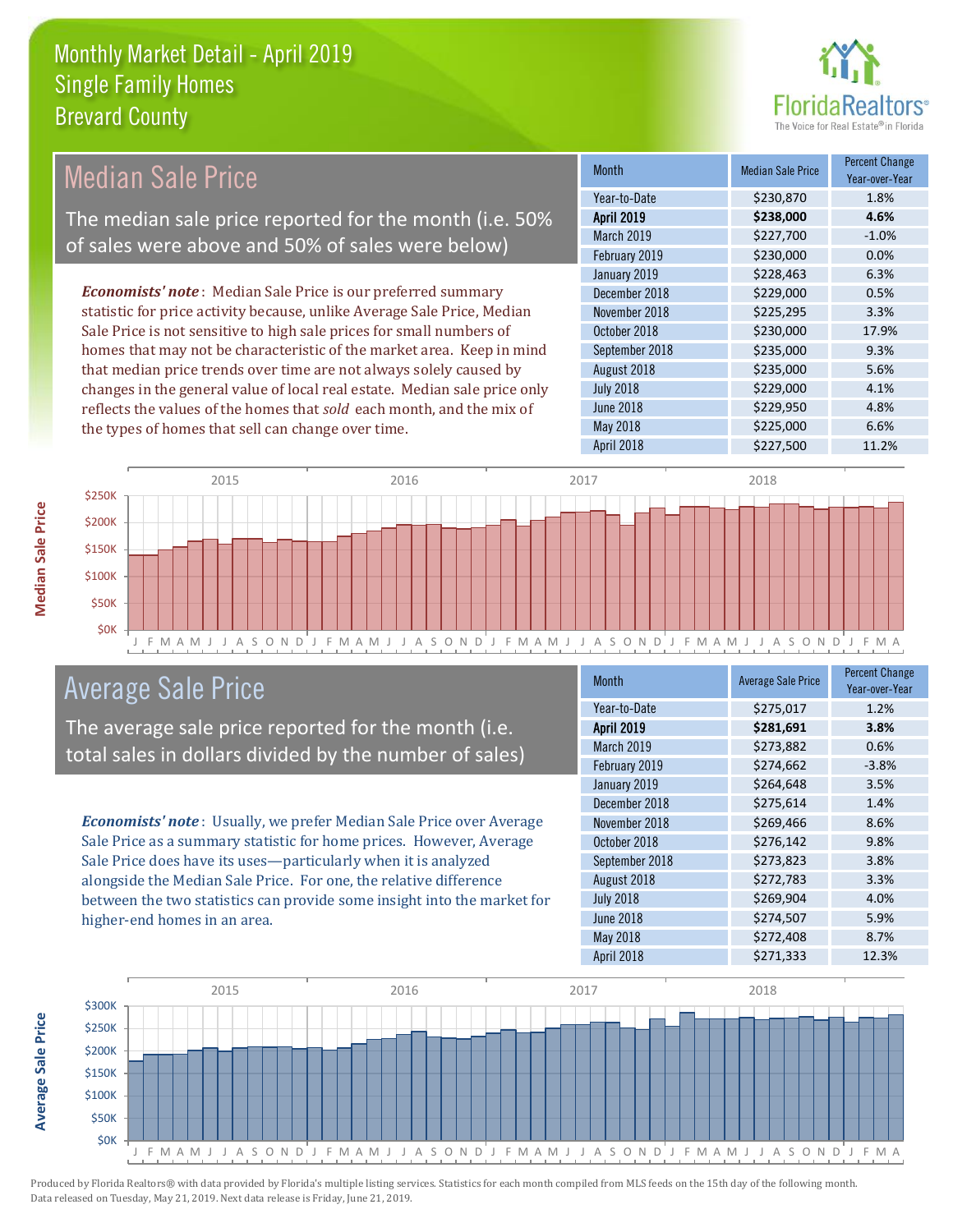

### **Ollar Volume**

The sum of the sale prices for all sales which closed during the month

*Economists' note* : Dollar Volume is simply the sum of all sale prices in a given time period, and can quickly be calculated by multiplying Closed Sales by Average Sale Price. It is a strong indicator of the health of the real estate industry in a market, and is of particular interest to real estate professionals, investors, analysts, and government agencies. Potential home sellers and home buyers, on the other hand, will likely be better served by paying attention to trends in the two components of Dollar Volume (i.e. sales and prices) individually.

| Month             | Dollar Volume   | <b>Percent Change</b><br>Year-over-Year |
|-------------------|-----------------|-----------------------------------------|
| Year-to-Date      | \$848.7 Million | 0.7%                                    |
| <b>April 2019</b> | \$281.1 Million | 14.2%                                   |
| March 2019        | \$246.8 Million | $-3.0%$                                 |
| February 2019     | \$182.9 Million | $-7.6%$                                 |
| January 2019      | \$137.9 Million | $-4.2%$                                 |
| December 2018     | \$206.4 Million | $-9.2%$                                 |
| November 2018     | \$184.0 Million | $-1.4%$                                 |
| October 2018      | \$223.4 Million | 28.0%                                   |
| September 2018    | \$205.1 Million | 12.2%                                   |
| August 2018       | \$264.3 Million | 4.2%                                    |
| <b>July 2018</b>  | \$258.6 Million | 14.0%                                   |
| <b>June 2018</b>  | \$263.0 Million | $-2.1%$                                 |
| May 2018          | \$256.9 Million | 3.8%                                    |
| <b>April 2018</b> | \$246.1 Million | 26.6%                                   |



# Median Percent of Original List Price Received

The median of the sale price (as a percentage of the original list price) across all properties selling during the month

*Economists' note* : The Median Percent of Original List Price Received is useful as an indicator of market recovery, since it typically rises as buyers realize that the market may be moving away from them and they need to match the selling price (or better it) in order to get a contract on the house. This is usually the last measure to indicate a market has shifted from down to up, so it is what we would call a *lagging* indicator.

| <b>Month</b>      | Med. Pct. of Orig.<br><b>List Price Received</b> | <b>Percent Change</b><br>Year-over-Year |
|-------------------|--------------------------------------------------|-----------------------------------------|
| Year-to-Date      | 95.7%                                            | $-0.8%$                                 |
| <b>April 2019</b> | 95.9%                                            | $-0.9%$                                 |
| <b>March 2019</b> | 95.8%                                            | $-1.1%$                                 |
| February 2019     | 95.3%                                            | $-0.7%$                                 |
| January 2019      | 95.1%                                            | $-0.7%$                                 |
| December 2018     | 95.4%                                            | $-1.2%$                                 |
| November 2018     | 96.0%                                            | $-0.6%$                                 |
| October 2018      | 96.0%                                            | $-0.1%$                                 |
| September 2018    | 96.5%                                            | 0.0%                                    |
| August 2018       | 96.6%                                            | $-0.2%$                                 |
| <b>July 2018</b>  | 96.5%                                            | $-0.5%$                                 |
| <b>June 2018</b>  | 96.9%                                            | $-0.3%$                                 |
| May 2018          | 96.7%                                            | $-0.6%$                                 |
| April 2018        | 96.8%                                            | 0.1%                                    |



Produced by Florida Realtors® with data provided by Florida's multiple listing services. Statistics for each month compiled from MLS feeds on the 15th day of the following month. Data released on Tuesday, May 21, 2019. Next data release is Friday, June 21, 2019.

Med. Pct. of Orig.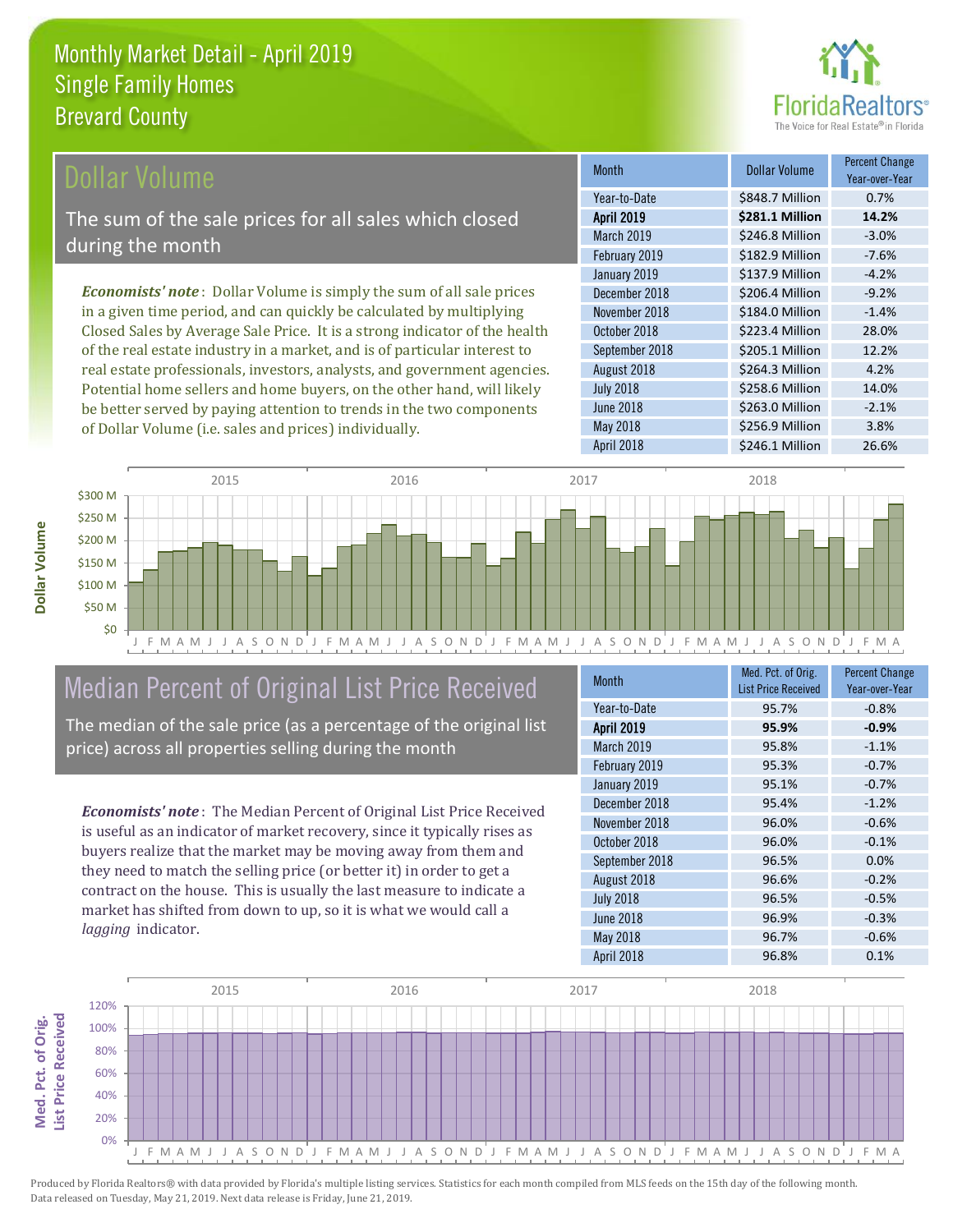

# Median Time to Contract

The median number of days between the listing date and contract date for all Closed Sales during the month

*Economists' note* : Like Time to Sale, Time to Contract is a measure of the length of the home selling process calculated for sales which closed during the month. The difference is that Time to Contract measures the number of days between the initial listing of a property and the signing of the contract which eventually led to the closing of the sale. When the gap between Median Time to Contract and Median Time to Sale grows, it is usually a sign of longer closing times and/or declining numbers of cash sales.

| <b>Month</b>      | <b>Median Time to</b><br>Contract | <b>Percent Change</b><br>Year-over-Year |
|-------------------|-----------------------------------|-----------------------------------------|
| Year-to-Date      | 48 Days                           | 50.0%                                   |
| <b>April 2019</b> | 41 Days                           | 51.9%                                   |
| March 2019        | 49 Days                           | 63.3%                                   |
| February 2019     | 57 Days                           | 46.2%                                   |
| January 2019      | 54 Days                           | 45.9%                                   |
| December 2018     | 44 Days                           | 57.1%                                   |
| November 2018     | 39 Days                           | 30.0%                                   |
| October 2018      | 34 Days                           | 0.0%                                    |
| September 2018    | 30 Days                           | 11.1%                                   |
| August 2018       | 32 Days                           | 28.0%                                   |
| <b>July 2018</b>  | 29 Days                           | 45.0%                                   |
| <b>June 2018</b>  | 26 Days                           | 52.9%                                   |
| May 2018          | 27 Days                           | 17.4%                                   |
| April 2018        | 27 Days                           | 3.8%                                    |



# Median Time to Sale

**Median Time to** 

**Median Time to** 

The median number of days between the listing date and closing date for all Closed Sales during the month

*Economists' note* : Time to Sale is a measure of the length of the home selling process, calculated as the number of days between the initial listing of a property and the closing of the sale. *Median* Time to Sale is the amount of time the "middle" property selling this month was on the market. That is, 50% of homes selling this month took *less* time to sell, and 50% of homes took *more* time to sell. Median Time to Sale gives a more accurate picture than Average Time to Sale, which can be skewed upward by small numbers of properties taking an abnormally long time to sell.

| <b>Month</b>      | <b>Median Time to Sale</b> | <b>Percent Change</b><br>Year-over-Year |
|-------------------|----------------------------|-----------------------------------------|
| Year-to-Date      | 88 Days                    | 20.5%                                   |
| <b>April 2019</b> | 79 Days                    | 19.7%                                   |
| March 2019        | 90 Days                    | 30.4%                                   |
| February 2019     | 94 Days                    | 13.3%                                   |
| January 2019      | 92 Days                    | 16.5%                                   |
| December 2018     | 82 Days                    | 22.4%                                   |
| November 2018     | 79 Days                    | 6.8%                                    |
| October 2018      | 73 Days                    | $-8.8%$                                 |
| September 2018    | 71 Days                    | $-2.7%$                                 |
| August 2018       | 71 Days                    | 6.0%                                    |
| <b>July 2018</b>  | 69 Days                    | 7.8%                                    |
| <b>June 2018</b>  | 67 Days                    | 6.3%                                    |
| May 2018          | 67 Days                    | 1.5%                                    |
| April 2018        | 66 Days                    | $-1.5%$                                 |

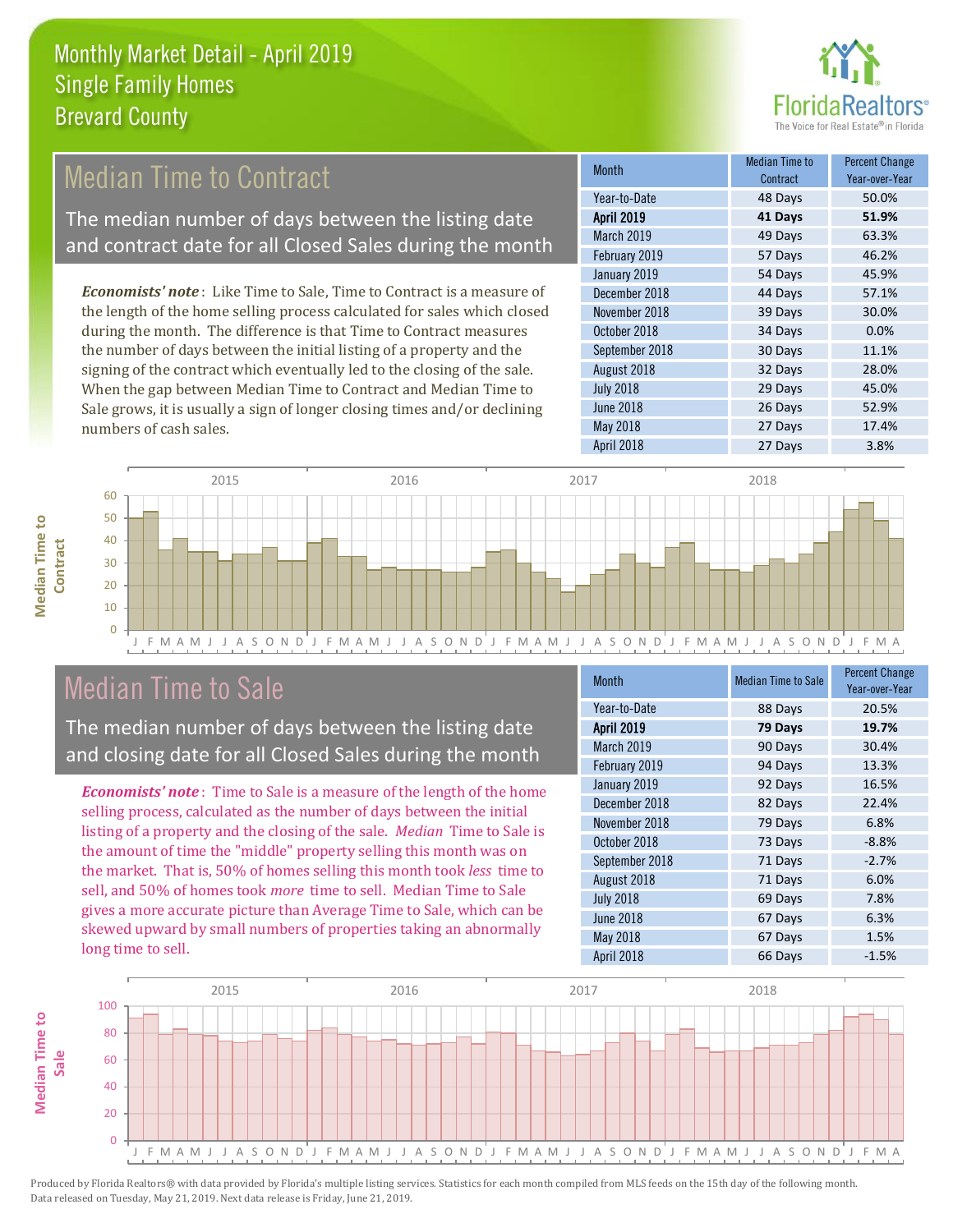

| New Pending Sales                                                             | <b>Month</b>      | <b>New Pending Sales</b> | <b>Percent Change</b><br>Year-over-Year |
|-------------------------------------------------------------------------------|-------------------|--------------------------|-----------------------------------------|
|                                                                               | Year-to-Date      | 4,059                    | 4.4%                                    |
| The number of listed properties that went under                               | <b>April 2019</b> | 1,138                    | 10.7%                                   |
| contract during the month                                                     | <b>March 2019</b> | 1.145                    | 10.7%                                   |
|                                                                               | February 2019     | 925                      | 2.1%                                    |
|                                                                               | January 2019      | 851                      | $-7.4%$                                 |
| <b>Economists' note:</b> Because of the typical length of time it takes for a | December 2018     | 612                      | $-6.7%$                                 |
| sale to close, economists consider Pending Sales to be a decent               | November 2018     | 674                      | $-14.7%$                                |
| indicator of potential future Closed Sales. It is important to bear in        | October 2018      | 762                      | $-11.3%$                                |
| mind, however, that not all Pending Sales will be closed successfully.        | September 2018    | 795                      | 47.8%                                   |
| So, the effectiveness of Pending Sales as a future indicator of Closed        | August 2018       | 902                      | $-10.2%$                                |
| Sales is susceptible to changes in market conditions such as the              | <b>July 2018</b>  | 933                      | $-6.2%$                                 |



# New Listings

distressed properties for sale.

The number of properties put onto the market during the month

availability of financing for homebuyers and the inventory of

*Economists' note* : New Listings tend to rise in delayed response to increasing prices, so they are often seen as a lagging indicator of market health. As prices rise, potential sellers raise their estimations of value—and in the most recent cycle, rising prices have freed up many potential sellers who were previously underwater on their mortgages. Note that in our calculations, we take care to not include properties that were recently taken off the market and quickly relisted, since these are not really *new* listings.

| <b>Month</b>     | <b>New Listings</b> | <b>Percent Change</b><br>Year-over-Year |
|------------------|---------------------|-----------------------------------------|
| Year-to-Date     | 4,353               | $-2.9%$                                 |
| April 2019       | 1,088               | $-5.9%$                                 |
| March 2019       | 1,121               | $-7.7%$                                 |
| February 2019    | 1,060               | 2.3%                                    |
| January 2019     | 1,084               | 0.6%                                    |
| December 2018    | 700                 | 0.7%                                    |
| November 2018    | 948                 | 1.9%                                    |
| October 2018     | 1,050               | 12.2%                                   |
| September 2018   | 932                 | 49.4%                                   |
| August 2018      | 1,215               | 13.4%                                   |
| <b>July 2018</b> | 1,085               | $-9.4%$                                 |
| <b>June 2018</b> | 1,140               | $-2.9%$                                 |
| May 2018         | 1,335               | 11.1%                                   |
| April 2018       | 1,156               | 7.8%                                    |

June 2018 **2.4% 985** 2.4% May 2018 1,038 0.4%



Produced by Florida Realtors® with data provided by Florida's multiple listing services. Statistics for each month compiled from MLS feeds on the 15th day of the following month. Data released on Tuesday, May 21, 2019. Next data release is Friday, June 21, 2019.

**New Listings**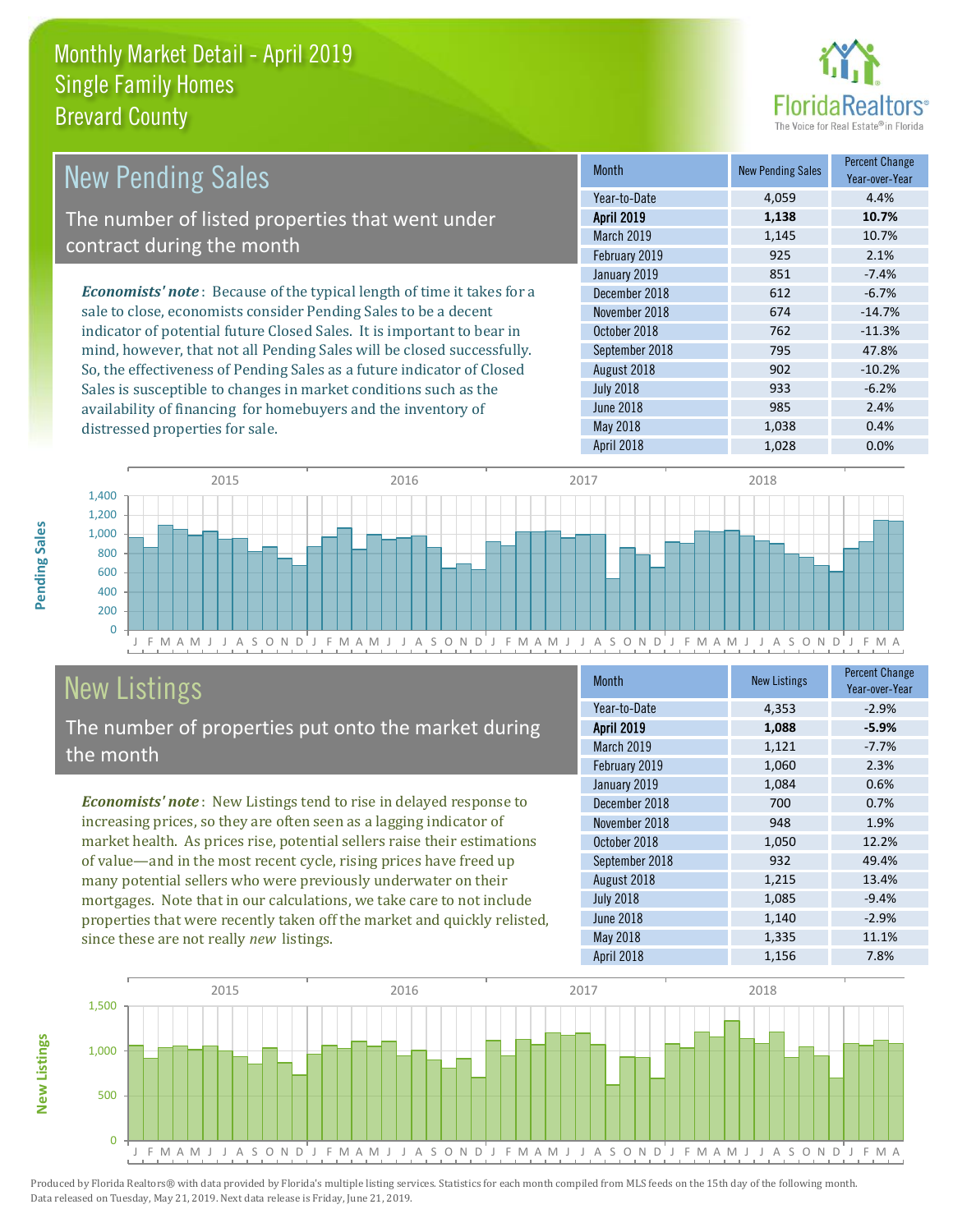

# *Economists' note* : There are a number of ways to define and calculate Inventory. Our method is to simply count the number of active listings Inventory (Active Listings) The number of property listings active at the end of the month

on the last day of the month, and hold this number to compare with the same month the following year. Inventory rises when New Listings are outpacing the number of listings that go off-market (regardless of whether they actually sell). Likewise, it falls when New Listings aren't keeping up with the rate at which homes are going off-market.

|  | <b>Month</b>             | Inventory | <b>Percent Change</b><br>Year-over-Year |
|--|--------------------------|-----------|-----------------------------------------|
|  | <b>YTD (Monthly Avg)</b> | 2,814     | 21.6%                                   |
|  | <b>April 2019</b>        | 2,586     | 7.7%                                    |
|  | <b>March 2019</b>        | 2,769     | 18.8%                                   |
|  | February 2019            | 2,954     | 31.6%                                   |
|  | January 2019             | 2,947     | 29.1%                                   |
|  | December 2018            | 2,808     | 29.6%                                   |
|  | November 2018            | 2,917     | 29.1%                                   |
|  | October 2018             | 2,806     | 26.1%                                   |
|  | September 2018           | 2,630     | 16.1%                                   |
|  | August 2018              | 2,729     | 20.5%                                   |
|  | <b>July 2018</b>         | 2,567     | 11.6%                                   |
|  | <b>June 2018</b>         | 2,517     | 12.3%                                   |
|  | May 2018                 | 2,559     | 19.0%                                   |
|  | <b>April 2018</b>        | 2,402     | 18.3%                                   |



# Months Supply of Inventory

An estimate of the number of months it will take to deplete the current Inventory given recent sales rates

*Economists' note* : MSI is a useful indicator of market conditions. The benchmark for a balanced market (favoring neither buyer nor seller) is 5.5 months of inventory. Anything higher is traditionally a buyers' market, and anything lower is a sellers' market. There is no single accepted way of calculating MSI. A common method is to divide current Inventory by the most recent month's Closed Sales count, but this count is a usually poor predictor of future Closed Sales due to seasonal cycles. To eliminate seasonal effects, we use the 12-month average of monthly Closed Sales instead.

| <b>Month</b>             | <b>Months Supply</b> | <b>Percent Change</b><br>Year-over-Year |
|--------------------------|----------------------|-----------------------------------------|
| <b>YTD (Monthly Avg)</b> | 3.4                  | 21.4%                                   |
| <b>April 2019</b>        | 3.1                  | 6.9%                                    |
| March 2019               | 3.4                  | 21.4%                                   |
| February 2019            | 3.6                  | 33.3%                                   |
| January 2019             | 3.6                  | 28.6%                                   |
| December 2018            | 3.4                  | 25.9%                                   |
| November 2018            | 3.5                  | 25.0%                                   |
| October 2018             | 3.3                  | 22.2%                                   |
| September 2018           | 3.2                  | 14.3%                                   |
| August 2018              | 3.3                  | 22.2%                                   |
| <b>July 2018</b>         | 3.1                  | 10.7%                                   |
| <b>June 2018</b>         | 3.1                  | 14.8%                                   |
| May 2018                 | 3.1                  | 19.2%                                   |
| <b>April 2018</b>        | 2.9                  | 16.0%                                   |

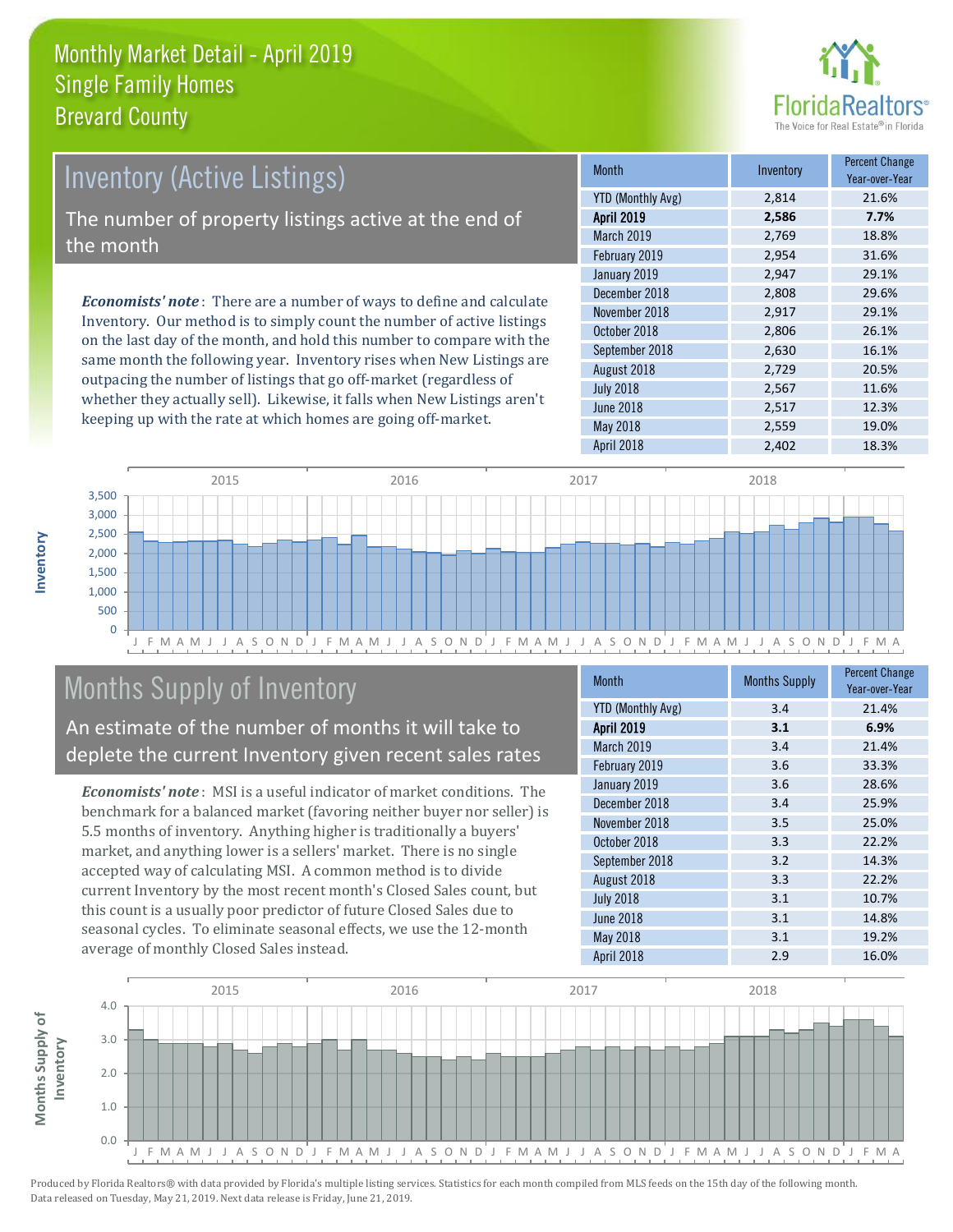

#### *Economists' note:* Closed Sales are one of the simplest—yet most important—indicators for the residential real estate market. When comparing Closed Sales across markets of different sizes, we recommend comparing the percent changes in sales rather than the number of sales. Closed Sales (and many other market metrics) are affected by seasonal cycles, so actual trends are more accurately represented by year-over-year changes (i.e. comparing a month's sales to the amount of sales in the same month in the previous year), rather than changes from one month to the next. \$1,000,000 or more 8 14.3% \$250,000 - \$299,999 149 25.2% \$300,000 - \$399,999 151 11.9% \$400,000 - \$599,999 112 27.3% \$600,000 - \$999,999 36 38.5% \$150,000 - \$199,999 198 -5.3% \$200,000 - \$249,999 210 16.7%  $$100,000 - $149,999$  110  $-4.3\%$ Sale Price Closed Sales Percent Change Year-over-Year Less than \$50,000 1 1 0.0% \$50,000 - \$99,999 23 -14.8% Closed Sales by Sale Price The number of sales transactions which closed during the month



#### Median Time to Contract by Sale Price The median number of days between the listing date and contract date for all Closed Sales during the month

*Economists' note* : Like Time to Sale, Time to Contract is a measure of the length of the home selling process calculated for sales which closed during the month. The difference is that Time to Contract measures the number of days between the initial listing of a property and the signing of the contract which eventually led to the closing of the sale. When the gap between Median Time to Contract and Median Time to Sale grows, it is usually a sign of longer closing times and/or declining numbers of cash sales.

| <b>Sale Price</b>     | Median Time to<br>Contract | <b>Percent Change</b><br>Year-over-Year |
|-----------------------|----------------------------|-----------------------------------------|
| Less than \$50,000    | 3 Days                     | $-40.0%$                                |
| $$50,000 - $99,999$   | 20 Days                    | 33.3%                                   |
| $$100,000 - $149,999$ | 31 Days                    | 0.0%                                    |
| $$150,000 - $199,999$ | 41 Days                    | 127.8%                                  |
| \$200,000 - \$249,999 | 38 Days                    | 15.2%                                   |
| \$250,000 - \$299,999 | 44 Days                    | 91.3%                                   |
| \$300,000 - \$399,999 | 46 Days                    | 53.3%                                   |
| \$400,000 - \$599,999 | 50 Days                    | 51.5%                                   |
| \$600,000 - \$999,999 | 122 Days                   | 320.7%                                  |
| \$1,000,000 or more   | 29 Days                    | 20.8%                                   |



**Closed Sales**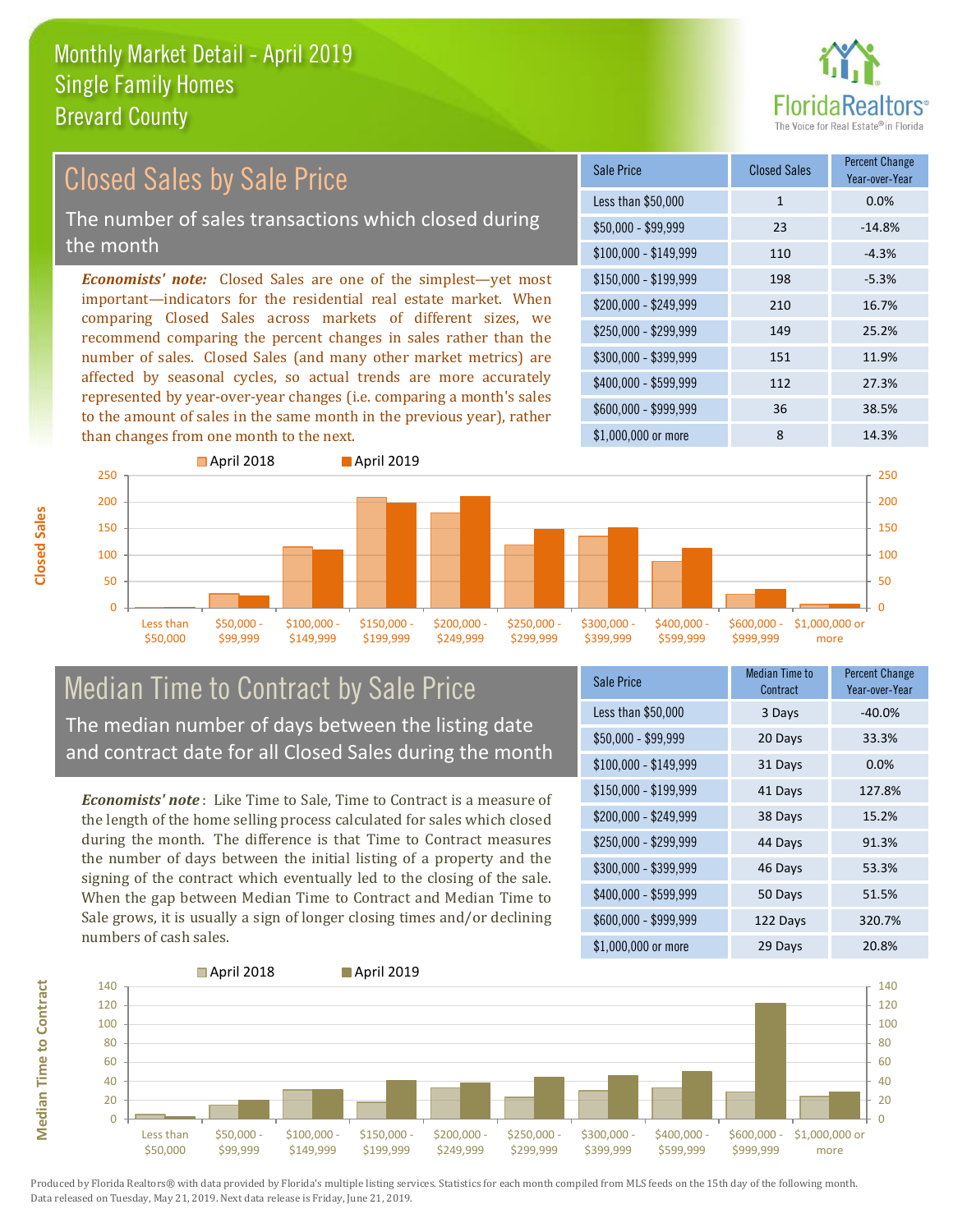

# New Listings by Initial Listing Price

The number of properties put onto the market during the month

*Economists' note:* New Listings tend to rise in delayed response to increasing prices, so they are often seen as a lagging indicator of market health. As prices rise, potential sellers raise their estimations of value—and in the most recent cycle, rising prices have freed up many potential sellers who were previously underwater on their mortgages. Note that in our calculations, we take care to not include properties that were recently taken off the market and quickly relisted, since these are not really *new* listings.

| <b>Initial Listing Price</b> | <b>New Listings</b> | <b>Percent Change</b><br>Year-over-Year |
|------------------------------|---------------------|-----------------------------------------|
| Less than \$50,000           | 3                   | 200.0%                                  |
| $$50,000 - $99,999$          | 28                  | 16.7%                                   |
| $$100,000 - $149,999$        | 94                  | $-10.5%$                                |
| $$150,000 - $199,999$        | 212                 | $-18.1%$                                |
| \$200,000 - \$249,999        | 217                 | 10.2%                                   |
| $$250,000 - $299,999$        | 178                 | 11.3%                                   |
| \$300,000 - \$399,999        | 172                 | $-6.0%$                                 |
| \$400,000 - \$599,999        | 118                 | $-16.3%$                                |
| \$600,000 - \$999,999        | 53                  | $-14.5%$                                |
| \$1,000,000 or more          | 13                  | $-45.8%$                                |



#### Inventory by Current Listing Price The number of property listings active at the end of the month

*Economists' note* : There are a number of ways to define and calculate Inventory. Our method is to simply count the number of active listings on the last day of the month, and hold this number to compare with the same month the following year. Inventory rises when New Listings are outpacing the number of listings that go off-market (regardless of whether they actually sell). Likewise, it falls when New Listings aren't keeping up with the rate at which homes are going off-market.

| <b>Current Listing Price</b> | Inventory | <b>Percent Change</b><br>Year-over-Year |
|------------------------------|-----------|-----------------------------------------|
| Less than \$50,000           | 7         | 75.0%                                   |
| $$50,000 - $99,999$          | 35        | 2.9%                                    |
| $$100,000 - $149,999$        | 156       | 9.9%                                    |
| $$150,000 - $199,999$        | 367       | $-0.5%$                                 |
| \$200,000 - \$249,999        | 391       | 19.6%                                   |
| \$250,000 - \$299,999        | 366       | 12.3%                                   |
| \$300,000 - \$399,999        | 437       | 6.1%                                    |
| \$400,000 - \$599,999        | 424       | $-3.4%$                                 |
| \$600,000 - \$999,999        | 266       | 18.8%                                   |
| \$1,000,000 or more          | 137       | 9.6%                                    |



Produced by Florida Realtors® with data provided by Florida's multiple listing services. Statistics for each month compiled from MLS feeds on the 15th day of the following month. Data released on Tuesday, May 21, 2019. Next data release is Friday, June 21, 2019.

**Inventory**